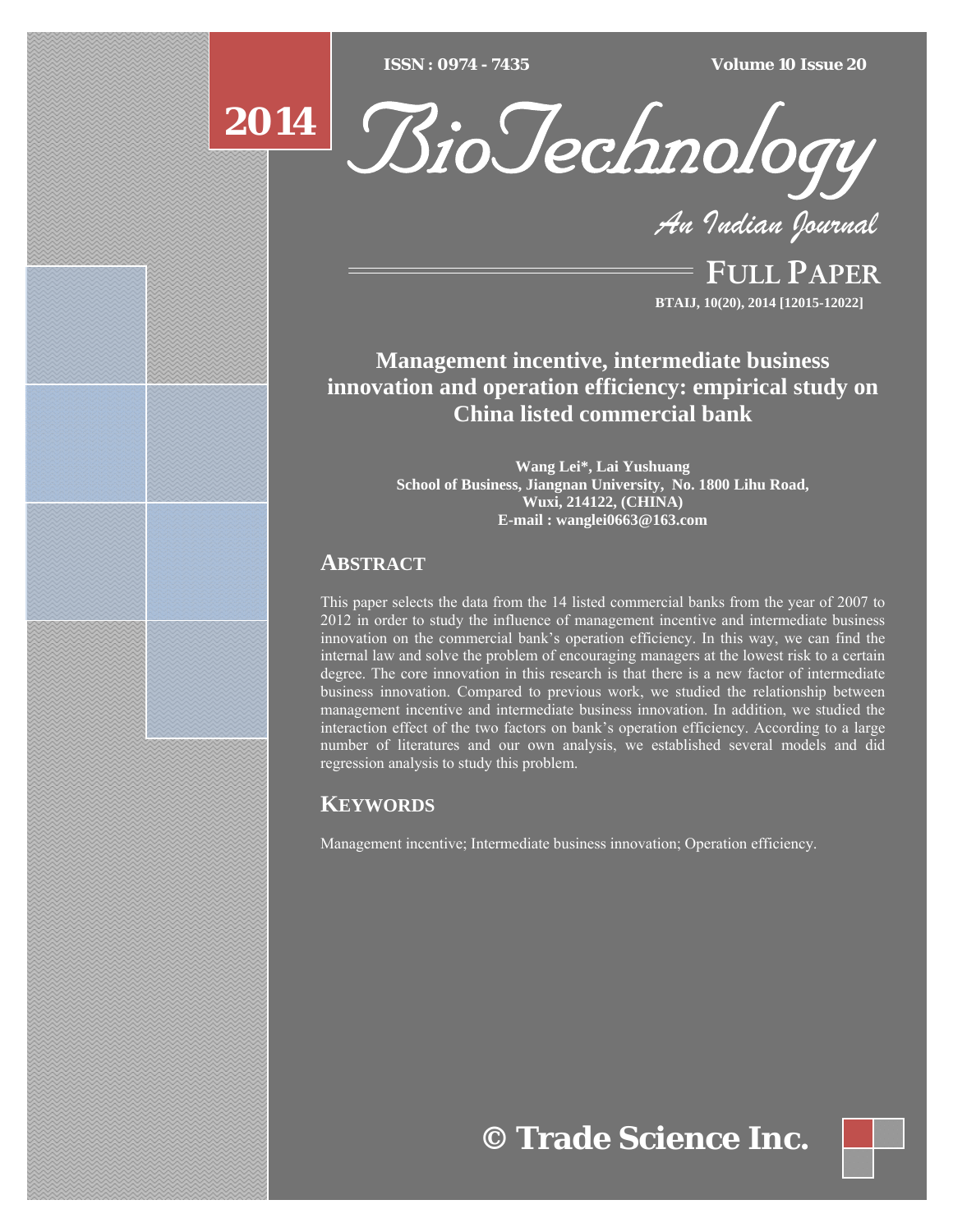#### **INTRODUCTION**

 The ownership and management authority of the commercial banks are commonly separated, easily leading to moral risk and adverse selection. So owners should formulate the most appropriate management incentive way to motivate managers' work actively and restrain their behaviors. Then it will improve bank performance and reduce risks. Intermediate business has become the important focal point to occupy the market and an important source to create profit. It is important for banks to remain invincible in the fierce competition in the future of interest rates liberalization. In recent years, many people have been focused on the point that whether through the implementation of effective incentives to the managers can promote its expanding efforts in intermediate business innovation, then reduce risks and advance performance in such a new environment. In this article, the operation efficiency of commercial banks is defined as both performance and risk. Based on the data of 14 listed commercial banks in 2007-2012, the article conducts an empirical analysis about the effects on bank performance and risks made by average salary, salary gap, the level of shareholding and intermediate business innovation to provide the decision-making reference for the business development and corporate governance of commercial banks in the future.

### **LITERATURE REVIEW**

#### **Literature about salary incentive**

 As early as mid-70s of 20century, Meckling and Jenson found that offering proper rewards to the operator helps promoting corporate performance by reducing agency cost<sup>[1]</sup>. Sierra(2006)believed that salary incentive can improve performance through the analysis of data from 76 banks in America in 6 years**[2]**. But several scholars hold the different viewpoint. Pang(2012)analyzed China's listed commercial banks from 2006 to 2011, concluding that bank's top three managers' salary has a negative effect on bank performance<sup>[3]</sup>. Liu(2010)analyzed 28 listed banks in China, found that there are no correlation between performance and executive salary in financial firms**[4]**. After the financial crisis, more scholars concentrated on salary incentive and bank risks. By analyzing American private banks, Cooper(2009)thought that the degree of bank risk supervision has a significant effect on bank performance. There is little relationship between management salary incentive and bank performance<sup>[5]</sup>. By the deep research in American 172 banks in 5 years, Hagendorff(2011)found that managers which are sensitive to compensation risk are willing to merge banks which are willing to take the risk. And managerial incentive mechanism will make the latter take greater risks**[6]**.

#### **Literature about equity incentive**

 Gao(2011)did a research on China's 16 listed commercial banks, believing that the state ownership and the performance have an asymmetric u-shaped relationship**[7]**. Based on balanced panel data from China's 14 banks in nearly 3 years, Yang(2012)had an empirical research, found that a higher percentage of the first largest shareholder within a certain range will be beneficial to the company's operating decisions. A negative effect on profitability will be produced if beyond this range**[8]**.

#### **Literature about intermediate business**

 Evanoff(2002)thought that banks should expand the intermediate business vigorously to lead the non-interest income growth when the risk is controllable in a certain range<sup>[9]</sup>. By analyzing the data from European banks, Laetitia(2008)found that there is a positive relationship between bank risks and the proportion of non-interest income<sup>[10]</sup>.

### **THEORETICAL FRAMEWORK AND RESEARCH HYPOTHESIS**

### **Effect of management incentive on the efficiency**

 Combining salary with performance can make managers work hard and create higher achievements for banks. But if beyond the range, it may lead to a non-positive effect even a negative effect on their enthusiasm. It must result in agent risk and resource waste, signally increasing the risk unit pay takes. But Song(2011)analyzed China's 13 commercial banks from the listed year to 2010**[11]** and found that there is an inverted U shape relationship between managers' salary and risk-taking. There is a problem of information asymmetry between owners and managers. If owners use performance to evaluate managers' work, they may pursue only short-term profit, leading to the ignorance of risk. So risk will be greatly increased.

 Managerial ownership makes managers become shareholders, solving the information asymmetry problem to a certain degree. Palia and Lichtenber(1999)found that there is a positive relationship between management shareholding and performance. They also found that managers' benefit will be connected with owners because of share holding, effectively reducing the abuse of resources**[12]**. Fama and Jenson(1983)raised that higher managers' share-holding proportion will create a more firmly position. Market cannot allocate resources effectively through merger and acquisitions, leading to loss of value, and easily leading to the board of directors being under control of managers, occupy other investors' wealth<sup>[13]</sup>.

Through the above analysis, hypothesis 1 is put forward: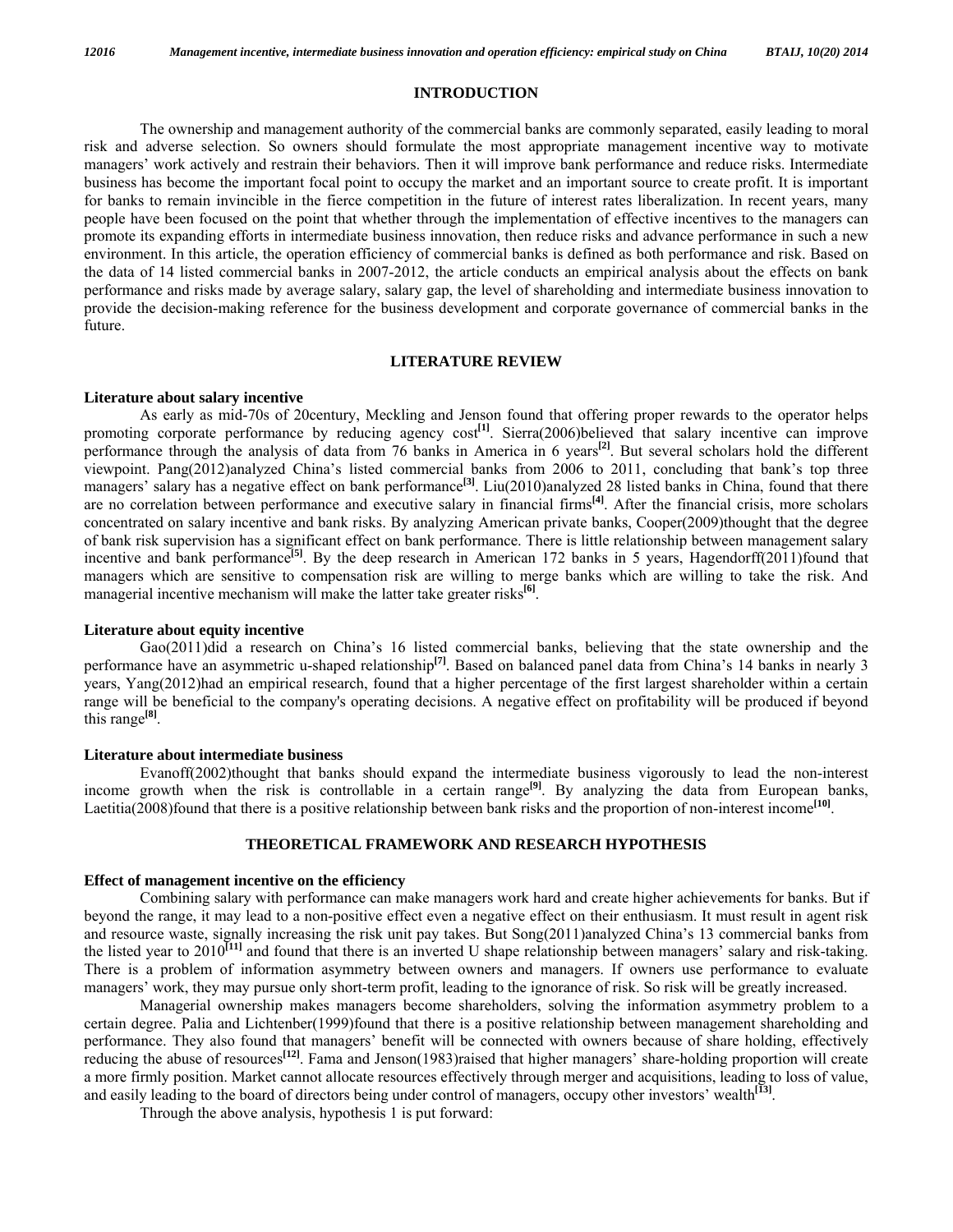$H_{11}$ : There is an inverted U shape relationship between salary incentive and risk-taking. There is a positive relationship between equity incentive and performance.

 $H_{12}$ . There is a positive relationship between management incentives and banks' risks.

# **Effect of intermediate business innovation on banks' operation efficiency**

 Sillber believes that financial firms must get rid of internal and external limit by financial innovation to seek more profit. Non-interest business is the result. Applying product innovation to intermediate business will be more profitable for banks. Bank's wide business scope is able to meet customers' demand. Simultaneously, banks apply technology widely to promote its development, greatly strengthened the competitiveness of the bank. The increasing narrowing of traditional business urges to make great efforts in developing intermediate business which is the key way for banks to increase profit.

 However, it was found that the impact on the performance of the intermediate business innovation will not achieve the desired effect in many cases, but incur risks. Wang (2012) analyzed 11 listed commercial banks and found that intermediate business innovation will bring certain risk for banks**[14]**. There is no need to use their own funds, they just have to provide services. Meanwhile, since the intermediate business is not required to disclose in the annual report, making the public and regulators cannot clearly know the operating conditions of intermediate business. This is the risk of low transparency.

Through the above analysis, we propose hypothesis 2:

- $H_{21}$ : Intermediate business innovation is positively correlated to commercial bank performance.
- $H_{22}$ : Intermediate business innovation is positively correlated to commercial bank risk.

# **The cross effect of management incentive and intermediate business innovation on the efficiency of commercial banks**

 We found that the training of relevant managers is very important in intermediate business. But the transmission mechanism between management incentive and intermediate business innovation doesn't work well. If we could fully establish the mechanism, we will mobilize the enthusiasm of managers to make innovations on intermediate business and achieve their own needs. Silber(1983)found that the motivation of developing intermediate business is to maximize profits and reply to external and internal repression<sup>[15]</sup>. Based on the principal-agent theory, managers may use all methods which can enhance performance. The intermediate services can deal with internal and external repression and allow banks to invest to new projects, which is more profitable than traditional business. Therefore, management incentive can promote the intermediate business.

Through the above analysis, we propose hypothesis 3:

H3: Management incentive can promote the development of intermediate business innovation.

 Zhang(2007)found that non-interest income business has a more significant economies of scope. The diversification strategy can effectively enhance the profitability of banks, especially in large banks**[16]**. With the changes of financial market, the traditional banking business has been unable to cope with a rat race. Intermediate business's appearance is an opportunity to develop the bank. Innovation on it can increase income and profits, which is also benefits to the bank performance. The combination of management incentive and intermediate business innovation is bound to have great effect on bank performance and work together to enhance the performance of banks.

 In the above analysis, we think that management incentive and intermediate business innovation both have positive effect on the bank risk, so the cross effect on commercial bank risk must be more notable.

So we propose hypothesis 4:

 H41: The cross effect of management incentive and intermediate business innovation on the performance of bank is positive.

H42: The cross effect of management incentive and intermediate business innovation on bank risk is positive.

# **THE EMPIRICAL STUDY DESIGN**

## **Sample selection**

 Because the Agricultural Bank of China and China Everbright Bank are listed in 2010, we weed out their data. The data changed a lot in 2006 because China carried out the shareholding system reform, so we choose the data of 2007-2012 from 14 banks listed in Shanghai and Shenzhen A-share market, consisting of a balanced panel data. There is certain limitation on data collection because of the special nature of banks, which leads to a small sample, so we see the 84 observations as mixed data.

# **Model and variables**

To clearly express the effect of management incentive on operation efficiency, we established four models:

$$
ROE = \alpha_0 + \alpha_1 SA + \alpha_2 S^2 + \alpha_3 SD + \alpha_4 PE + \alpha_5 C + \epsilon_0
$$
\n
$$
(1)
$$

 $EPS = \beta_0 + \beta_1 SA + \beta_2 S^2 + \beta_3 SD + \beta_4 PE + \beta_5 C + \epsilon_1$  (2)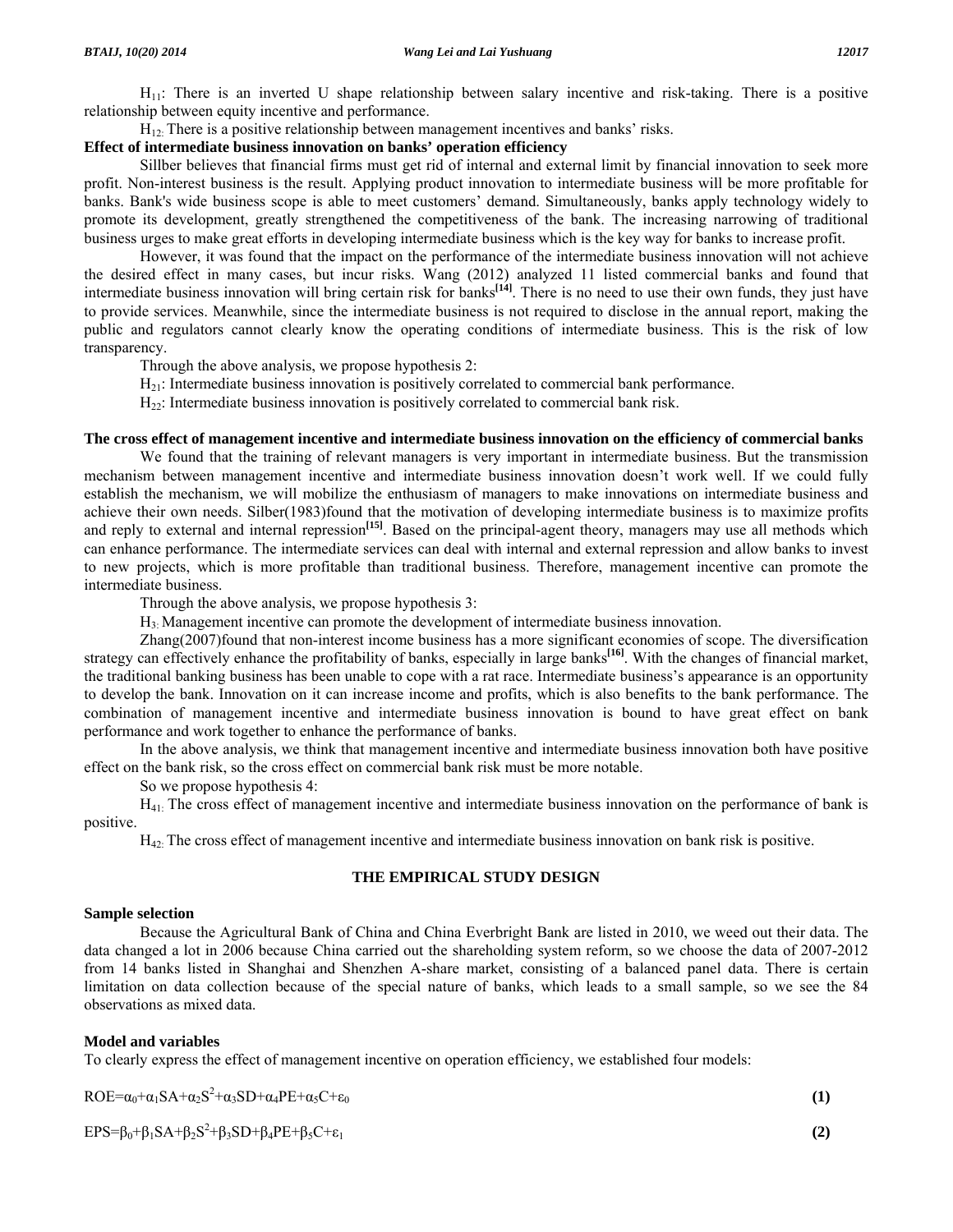| CAR= $\gamma_0+\gamma_1SA+\gamma_2S^2+\gamma_3SD+\gamma_4PE+\gamma_5Cl+\epsilon_2$                                                                                                                                                                           | (3)  |
|--------------------------------------------------------------------------------------------------------------------------------------------------------------------------------------------------------------------------------------------------------------|------|
| $PC = \delta_0 + \delta_1 SA + \delta_2 S^2 + \delta_3 SD + \delta_4 PE + \delta_5 C + \epsilon_3$<br>Then, in order to examine the impact on the operating efficiency of the intermediate business innovation, we<br>established the following four models: | (4)  |
| $ROE = \alpha_0 + \alpha_1 IB + \alpha_2 C + \epsilon_0$                                                                                                                                                                                                     | (5)  |
| $EPS = \beta_0 + \beta_1 IB + \beta_2 C + \epsilon_1$                                                                                                                                                                                                        | (6)  |
| $CAR = \gamma_0 + \gamma_1 IB + \gamma_5 Cl + \epsilon_2$                                                                                                                                                                                                    | (7)  |
| $PC = \delta_0 + \delta_1 IB + \delta_5 Cl + \epsilon_3$                                                                                                                                                                                                     | (8)  |
| Finally, in order to express the cross effect on operation efficiency, we established this four models:                                                                                                                                                      |      |
| $ROE = \alpha_0 + \alpha_1 SA * IB + \alpha_2 SD * IB + \alpha_3 S^2 * IB + \alpha_4 C + \epsilon_0$                                                                                                                                                         | (9)  |
| $EPS = \beta_0 + \beta_1 SA * IB + \beta_2 SD * IB + \beta_3 S^2 * IB + \beta_4 C + \epsilon_1$                                                                                                                                                              | (10) |
| CAR= $\gamma_0+\gamma_1SA*B+\gamma_2SD*B+\gamma_3S^2*B+\gamma_4C+\epsilon_2$                                                                                                                                                                                 | (11) |
| $PC = \delta_0 + \delta_1 SA * IB + \delta_2 SD * IB + \delta_3 S^2 * IB + \delta_4 C + \epsilon_3$                                                                                                                                                          | (12) |

 $S<sup>2</sup>$  was to study inverted U-shaped relationship between salary and performance.

| <b>TABLE 1: Variables and definitions</b> |  |  |
|-------------------------------------------|--|--|
|-------------------------------------------|--|--|

| <b>Variables</b>                                                                   | <b>Definitions</b>                                                             |
|------------------------------------------------------------------------------------|--------------------------------------------------------------------------------|
| <b>Explanatory variables</b>                                                       |                                                                                |
| Average salary $(SA)$                                                              | The average total pre-tax salaries for all managers, narrowed a million times. |
| Salary gap $(SD)$                                                                  | Difference between the highest and lowest pre-tax salary, narrowed a million   |
| Managerial stockholding(PE)                                                        | Whether managers hold stocks or not.0 represents managers with no              |
| Intermediate business innovation(IB)                                               | Net fee and the proportion of commission revenue in total operating revenue    |
| Control variables $(C)$                                                            |                                                                                |
| The holding proportion of strategic                                                | The holding proportion of investors signed a strategic cooperation agreement   |
| The proportion of the managers in board<br>The proportion of the managers in board |                                                                                |
| (Vice)Chairman and president is the same                                           | 1 is yes, $0$ is no                                                            |
| The proportion of cash flow rights and                                             | cash flow rights/control rights                                                |
| Property right nature (pro right)                                                  | 1 represents state holding banks, 0 represents Non-state-controlled banks      |
| Explained variable                                                                 |                                                                                |
| Return on net assets(ROE)                                                          | Net profit / average shareholders' equity                                      |
| Earnings per share(EPS)                                                            | Net profit / outside common shares                                             |
| Capital adequacy ratio(CAR)                                                        | Total capital / weighted risk total assets                                     |
| Provision coverage(PC)                                                             | Loan loss provisions / nonperforming loans                                     |

 ROE measures the efficiency of bank applications of own capital and equity investment. EPS represents market value of the bank. So we select these two variables which reflect different aspects to measure bank performance. CAR reflects the ability of the bank using its own capital to take losses when the creditors' assets were lost. PC refers to the capacity to deal with loan risk and the extent to make up for loan losses. It is convincing to use these two indicators to measure bank risk.

 Studies have shown that the introduction of strategic investors will help the bank improve performance for they have various advantages. If a manager is also one of the owners, he or she is bound to consider both their own interests and the profit of the bank whether or not there is management incentive. Therefore we must take this factor into account. So is the variable of bi manager. SC is to control whether the excess holding. Pro right is to distinguish between state holding banks and non-state-controlled banks. Management incentive in the former is more vulnerable to be constrained by the government.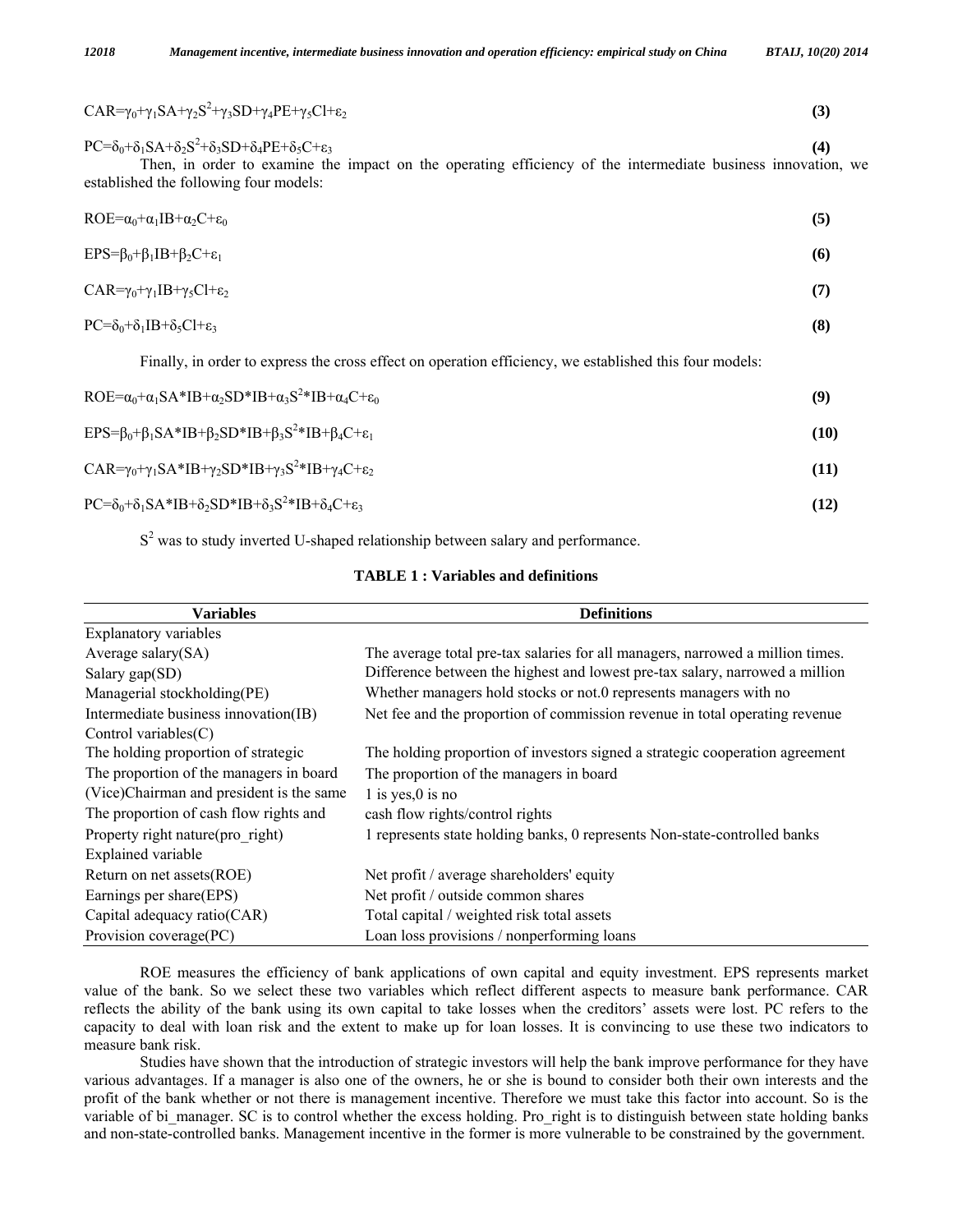### **EMPIRICAL ANALYSIS AND RESULTS**

## **Descriptive statistics**

We use stata12.1 to do analysis. As we can see from the TABLE 2, the average salary levels are high and there is a big difference of salary incentive in different banks. Only a small part of the banks implement equity incentive for some managers. The proportion of intermediate business innovation of total operating revenues is stable and with less discrepant. The difference of ROE in each bank is small but EPS is quite big. CAR is relatively stable but PC appears big difference.

### **TABLE 2: Descriptive statistics**

| <b>Variables</b> | $\mathbf N$ | <b>Minimum</b> value | <b>Maximum</b> value | <b>Mean value</b> | <b>Standard deviation</b> |
|------------------|-------------|----------------------|----------------------|-------------------|---------------------------|
| <b>SA</b>        | 84          | 0.728                | 7.349                | 2.302             | 1.273                     |
| <b>SD</b>        | 84          | 0.137                | 11.007               | 2.405             | 2.29                      |
| PE               | 84          | $\mathbf{0}$         |                      | 0.381             | 0.489                     |
| IB               | 84          | 0.032                | 0.219                | 0.118             | 0.051                     |
| outshare         | 84          | $\theta$             | 0.366                | 0.097             | 0.089                     |
| per_manager      | 84          | 0.056                | 0.4                  | 0.19              | 0.067                     |
| bi manager       | 84          | $\theta$             |                      | 0.464             | 0.502                     |
| sc               | 84          | $\mathbf{0}$         |                      | 0.857             | 0.352                     |
| pro_right        | 84          | $\theta$             |                      | 0.714             | 0.454                     |
| <b>ROE</b>       | 84          | 0.037                | 0.3                  | 0.173             | 0.041                     |
| <b>EPS</b>       | 84          | 0.2                  | 3.28                 | 1.034             | 0.706                     |
| <b>CAR</b>       | 84          | 0.058                | 0.307                | 0.127             | 0.336                     |
| PC               | 84          | 0.483                | 4.99                 | 2.303             | 0.946                     |

### **The regression results and analysis**

**Management incentive's impact on the operation efficiency of commercial banks** 

Hausman test indicates us to make regression analysis by using random effects model for the four models.

| Variable    | <b>ROE</b>  | <b>EPS</b>            | <b>CAR</b>            | PC                    |
|-------------|-------------|-----------------------|-----------------------|-----------------------|
|             | 0.025       | $0.406*$              | $-0.045***$           | 0.622                 |
| SА          | (0.153)     | (0.089)               | (0.001)               | (0.119)               |
| $S^2$       | $-0.004$ ** | $-0.049$ <sup>*</sup> | $0.004***$            | $-0.088$ <sup>*</sup> |
|             | (0.037)     | (0.064)               | (0.007)               | (0.072)               |
|             | $-0.003$    | $-0.053$              | 0.003                 | $-0.152$ **           |
| SD          | (0.336)     | (0.242)               | (0.193)               | (0.021)               |
|             | $0.030*$    | 0.137                 | 0.015                 | $-0.390$              |
| PE          | (0.068)     | (0.589)               | (0.243)               | (0.174)               |
|             |             |                       | 0.033                 | $-0.490$              |
| outshare    |             |                       | (0.583)               | (0.749)               |
|             | $-0.074$    | $-3.202$ **           |                       |                       |
| per manager | (0.496)     | (0.044)               |                       |                       |
|             |             | 0.140                 | $-0.020$ <sup>*</sup> | $0.645$ **            |
| bi_manager  |             | (0.471)               | (0.083)               | (0.044)               |
|             | $-0.016$    | $-0.386^*$            | $-0.020$              | $-0.132$              |
| SC          | (0.347)     | (0.089)               | (0.118)               | (0.710)               |
|             | 0.017       | $-0.512$              | $-0.013$              | $0.752^*$             |
| pro_right   | (0.493)     | (0.274)               | (0.505)               | (0.072)               |
| $R^2$       | 0.3387      | 0.2434                | 0.4841                | 0.6476                |

### **TABLE 3: Management incentive and business efficiency**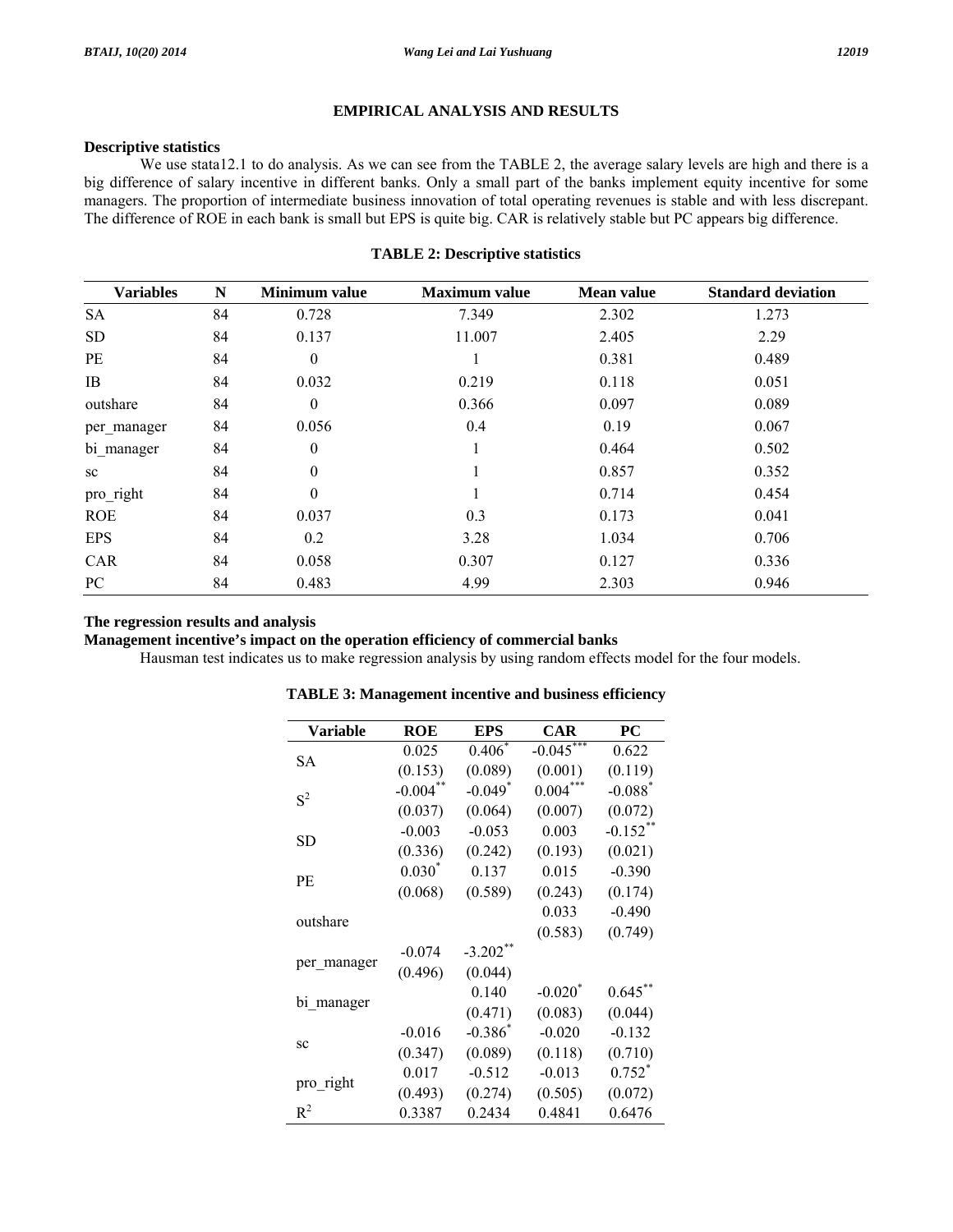In TABLE 3, we can see that the impact of salary on the performance is in the shape of inverted U, and the average salary level in China is still smaller than the extreme value. Performance will increase with the salary incentive in our country. This may be related to a salary cap which imposes a salary cap on executives of state-owned banks issued by Ministry of Finance in 2009 to avoid the excessive pay. Part of the reason for inverted U is substitution effect and income effect of leisure. As the salary increases, the substitution effect was more important than income effect. While the salary increases to a certain point, the managers would like to have extra leisure time to consume high salary. The pay gap has a indistinctive negative impact on performance. This may be because only a part of banks introduce significant compensation incentive. There is a significant positive correlation between PE and ROE. When the managers become owners, they view questions and make decisions from both sides in order to extract the maximum rent for the bank. The above analysis proves hypothesis  $H_{11}$  partly.

 TABLE 3 shows that the impact of average salary on CAR is in the shape of U, and the average salary level is still smaller than the extreme value. It also shows that the impact of average salary on PC is in the shape of inverted U. The impact of SD on CAR is not significant, while it has significant negative impact on PC. The impact of the PE on CAR and PC is not significant. Judging from China's current situation of the banks, only a part of banks introduce equity incentive, with little effort, the possibility of bringing risk to banks is small. So the above analysis proves hypothesis  $H_{12}$  partly.

#### **The intermediate business innovation's impact on the commercial banks' operation efficiency**

 From TABLE 4, the coefficient of EPS reaches 8.821, which means intermediate business innovation can signally improve bank performance. The negative impact of IB on CAR is not significant, but it has a significant positive impact on PC instead of expected negative impact. This proves the hypothesis  $H_{21}$  and negates  $H_{22}$ .

| <b>Variable</b> | ROE        | EPS         | <b>CAR</b> | <b>PC</b>   |
|-----------------|------------|-------------|------------|-------------|
| <b>IB</b>       | $0.386***$ | 8.821       | $-0.127$   | $18.827***$ |
|                 | (0.003)    | (0.000)     | (0.237)    | (0.000)     |
|                 |            | 1.097       | 0.030      | $3.698***$  |
| outshare        |            | (0.203)     | (0.635)    | (0.001)     |
|                 | $-0.038$   | $-1.741$    |            | $2.599*$    |
| per_manager     | (0.661)    | (0.165)     |            | (0.057)     |
|                 |            | $-0.081$    | $-0.010$   | $0.646***$  |
| bi manager      |            | (0.584)     | (0.368)    | (0.005)     |
|                 | $-0.014$   | $-0.320$ ** | $-0.010$   | $-0.397$    |
| SC              | (0.349)    | (0.041)     | (0.386)    | (0.138)     |
|                 | $-0.200$   | $-1.316***$ | 0.020      | $-2.577***$ |
| pro_right       | (0.316)    | (0.000)     | (0.319)    | (0.000)     |
| $R^2$           | 03722      | 0.4795      | 0.0502     | 0.6292      |

**TABLE 4 : The intermediate business innovation and business Efficiency** 

## **Interaction effect of management incentive and intermediate business innovation on operation efficiency**

 To study interaction effect, we study the impact of the management incentive on IB first. Then multiplying IB by SA, SD and  $S<sup>2</sup>$  severally and do regressions for performance and risk variables. We see equity incentive as a dummy variable, so we didn't consider their interaction on the performance. From TABLE 5, we can see that the relationship between SA and IB is inverted U. This supports the hypothesis  $H_3$ . But SD has no significant effect on IB.

| <b>TABLE 5: The impact of management incentive on intermediate business innovation</b> |  |
|----------------------------------------------------------------------------------------|--|
|----------------------------------------------------------------------------------------|--|

| <b>Variable</b> | per_ib                | per_ib                |
|-----------------|-----------------------|-----------------------|
|                 | $0.021$ <sup>*</sup>  |                       |
| SА              | (0.096)               |                       |
| $S^2$           | $-0.003*$             |                       |
|                 | (0.066)               |                       |
|                 |                       | 0.003                 |
| SD              |                       | (0.165)               |
|                 | $-0.191***$           | $-0.181***$           |
| outshare        | (0.002)               | (0.002)               |
| per manager     | $-0.159$ <sup>*</sup> | $-0.161$ <sup>*</sup> |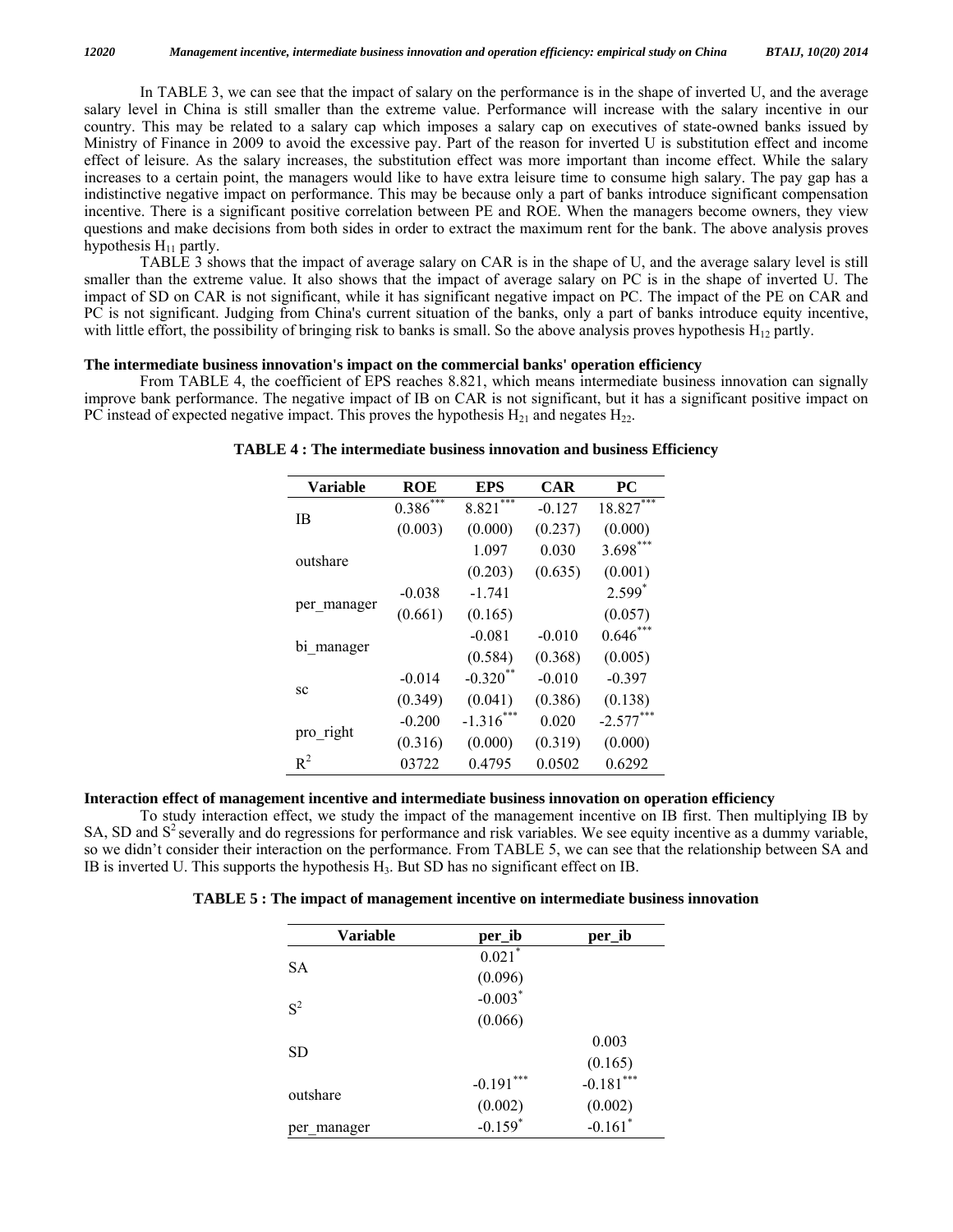|            | (0.056)    | (0.053)    |
|------------|------------|------------|
| bi manager | $-0.011$   | 0.011      |
|            | (0.342)    | (0.329)    |
| SC         | 0.01       | 0.015      |
|            | (0.478)    | (0.259)    |
| pro right  | $0.083***$ | $0.071***$ |
|            | (0.000)    | (0.000)    |
| $R^2$      | 0.7661     | 0.7735     |

From TABLE 6, we can see that SA\*IB has a greater significant positive impact on performance. SD\*IB has a significant negative impact on ROE and EPS, while there is no significant correlation between SD and performance variables. It states that increasing the pay gap and the intermediate business innovation may lead to the decline in business efficiency. Besides, we can see that increasing executive pay or intermediate business income ratio or both will decrease risks. SD\*IB has a significant negative impact on PC, and the impact is greater than the pay gap's impact on PC alone. It states that their interaction on risk is extreme. The above analyses support the hypothesis  $H_{41}$  and negate the  $H_{42}$ .

| <b>Variable</b> | ROE         | EPS         | CAR      | PС            |
|-----------------|-------------|-------------|----------|---------------|
| $SA*IB$         | $0.306***$  | $4.980***$  | $-0.072$ | ***<br>10.793 |
|                 | (0.000)     | (0.000)     | (0.268)  | (0.000)       |
| $SD*IB$         | $-0.045***$ | $-0.640***$ | 0.006    | $-1.550***$   |
|                 | (0.007)     | (0.008)     | (0.724)  | (0.000)       |
| $S^2*IB$        | $-0.045***$ | $-0.535***$ | 0.004    | $-1.4452***$  |
|                 | (0.000)     | (0.000)     | (0.705)  | (0.000)       |
|                 | $-0.035$    |             | 0.037    | 0.699         |
| outshare        | (0.548)     |             | (0.544)  | (0.538)       |
|                 | $-0.032$    | $-2.631$ ** |          | 1.567         |
| per manager     | (0.697)     | (0.044)     |          | (0.275)       |
|                 |             | 0.055       | $-0.014$ | $0.719***$    |
| bi manager      |             | (0.733)     | (0.253)  | (0.004)       |
| SC              | $-0.024$ *  | $-0.332*$   | $-0.016$ | $-0.318$      |
|                 | (0.086)     | (0.074)     | (0.232)  | (0.253)       |
| pro_right       | 0.013       | $-0.603$    | 0.011    | $-1.049***$   |
|                 | (0.395)     | (0.131)     | (0.586)  | (0.000)       |
| $R^2$           | 0.7034      | 0.4627      | 0.1269   | 0.7231        |

#### **TABLE 6 : Interaction**

## **RESEARCH CONCLUSION**

 From the above, we found that the common management incentives can promote the bank performance. They will also bring certain risks. But salary only works within limits. It will have negative effects exceeds these limits. Intermediate business innovation also can promote the bank performance. Because of the positive relationship between the management incentives and intermediate business innovation, their positive interaction on performance is greater, but bringing certain risks.

 It can be seen that there are several problems in the listed commercial banks in our country: (1) Management incentives keep mainly short-term salary incentive, only few banks are conducting long-term equity incentive. This may be related to a short time of bank's market-oriented operation.(2)The commercial banks don't link the management incentives to intermediate business. (3)The system to measure the performance of banks is inadequate. Banks mostly use single financial indicator to evaluate the performance in our country, they often lose sight of the risks.

 This paper raises the following suggestions :(1) Enhance the long-term incentives such as equity incentive. It is certain to perfect award mechanism by combining equity incentive with short-term salary incentive. However, equity incentive has a negative effect on some risk indicators, so we must take the risk into full consideration when it is conducted. (2)Banks should consider the impact of management incentive on intermediate business and reinforce their correlation and